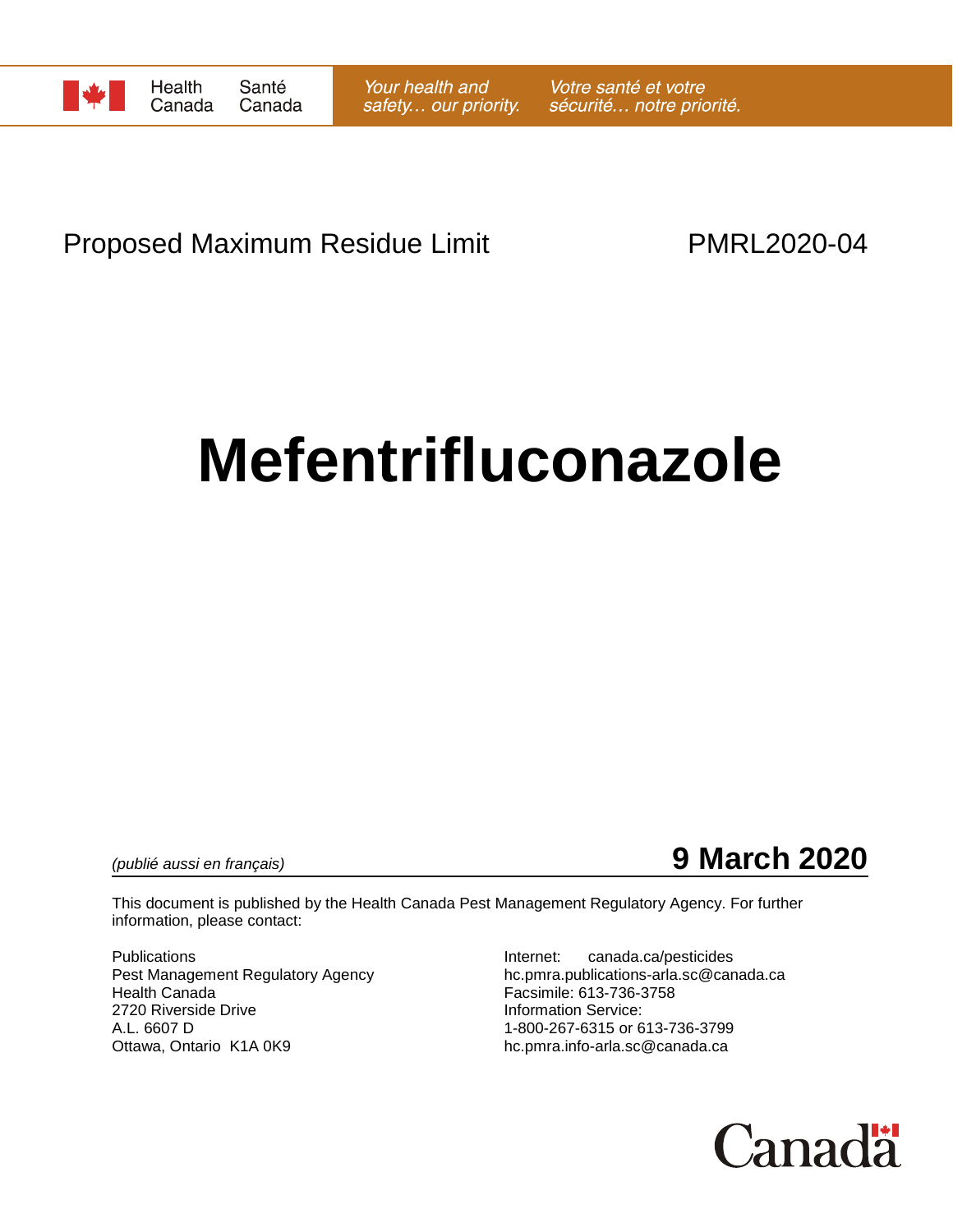ISSN: 1925-0835 (print) 1925-0843 (online)

Catalogue number: H113-24/2020-4E (print version) H113-24/2020-4E-PDF (PDF version)

#### **© Her Majesty the Queen in Right of Canada, as represented by the Minister of Health Canada, 2020**

All rights reserved. No part of this information (publication or product) may be reproduced or transmitted in any form or by any means, electronic, mechanical, photocopying, recording or otherwise, or stored in a retrieval system, without prior written permission of Health Canada, Ottawa, Ontario K1A 0K9.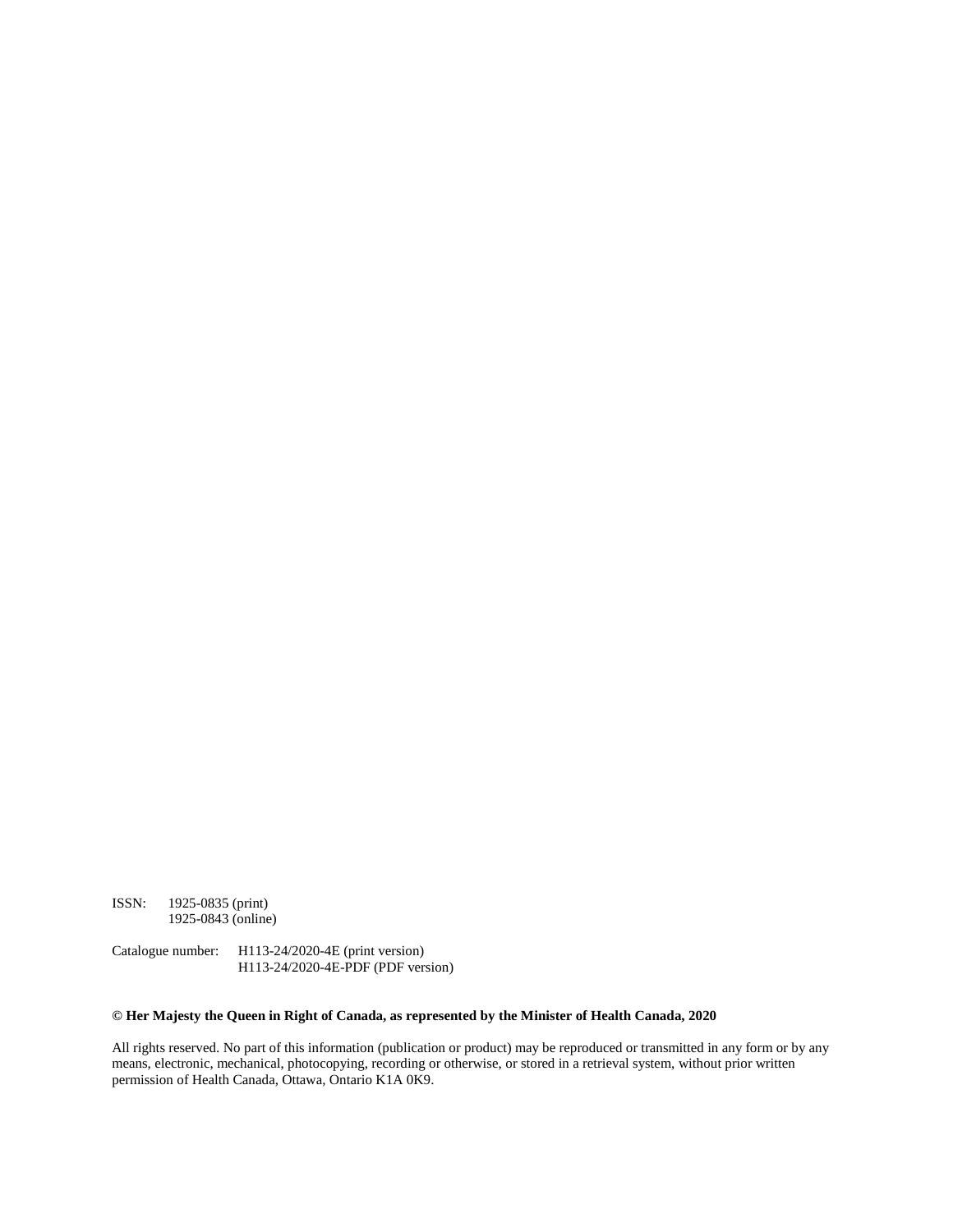Under the authority of the *[Pest Control Products Act](http://laws-lois.justice.gc.ca/eng/acts/P-9.01/)*, Health Canada's Pest Management Regulatory Agency (PMRA) has received applications to register technical grade mefentrifluconazole and the end-use products BAS 752 RC, Beylan, Cevya, Lenvyor and Relenya for use in Canada in various commodities.

The evaluation of these mefentrifluconazole applications indicated that the end-use product has value, and the human health and environmental risks associated with their proposed uses are acceptable. Details regarding these applications can be found in Proposed Registration Decision [PRD2019-09, Mefentrifluconazole and related end-use products,](https://www.canada.ca/en/health-canada/services/consumer-product-safety/pesticides-pest-management/public/consultations/proposed-registration-decisions/2019/mefentrifluconazole.html) posted to the Canada.ca website on 2 August 2019.

Before registering a pesticide for food use in Canada, the PMRA must determine the quantity of residues that are likely to remain in or on the food when the pesticide is used according to label directions and that such residues will not be a concern to human health. This quantity is then legally specified as a maximum residue limit (MRL). An MRL applies to the identified raw agricultural food commodity as well as to any processed food product that contains it, except where separate MRLs are specified for the raw agricultural commodity and a processed product made from it.

In addition, the PMRA is proposing to specify MRLs for mefentrifluconazole on citrus fruits (crop group 10 revised), tree nuts (crop group 14-11), rapeseeds (crop subgroup 20A), barley, buckwheat, millet, oats, rye and sorghum to permit the import and sale of food containing such residues. The PMRA has determined the quantity of residues that are likely to remain in or on the imported commodities when mefentrifluconazole is used according to label directions in the exporting country, and that such residues will not be a concern to human health. Details regarding the proposed MRLs on imported commodities can also be found in PRD2019-09.

Consultation on the proposed MRLs for mefentrifluconazole is being conducted via PRD2019-09. Information regarding the proposed MRLs can be found in Section 3.5.4 and 7.1. Supporting field trial residue data are also provided in the PRD. The PMRA invites the public to submit written comments on the proposed MRLs for mefentrifluconazole in accordance with the guidance found in PRD2019-09.

To comply with Canada's international trade obligations, consultation on the proposed MRLs is also being conducted internationally by notifying the [World Trade Organization,](http://www.wto.org/) as coordinated by [Canada's Notification Authority and Enquiry Point.](http://www.international.gc.ca/trade-agreements-accords-commerciaux/wto-omc/enquiry.aspx?lang=eng)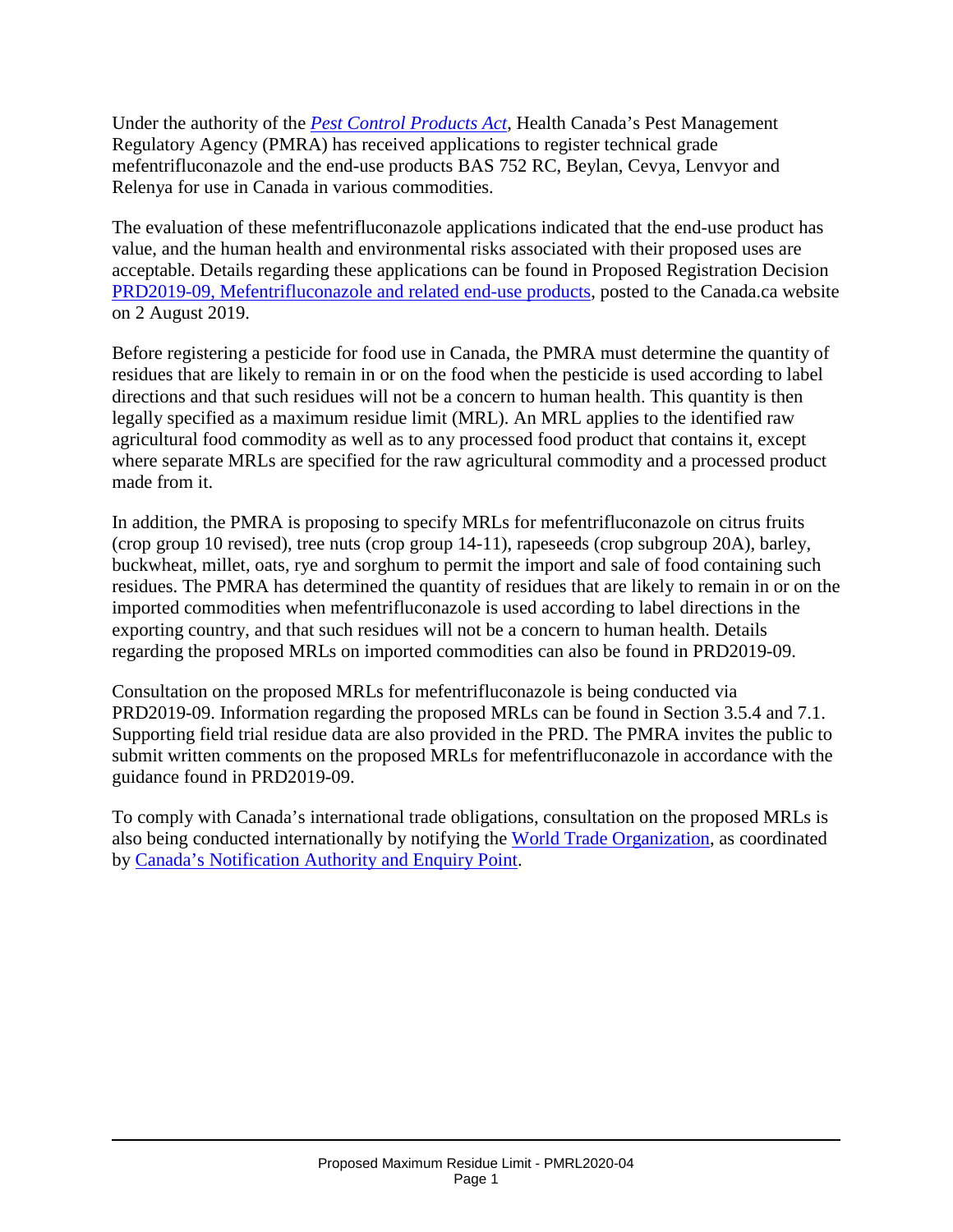The proposed MRLs for mefentrifluconazole are as follows.

| <b>Common Name</b>  | <b>Residue Definition</b>                                                | <b>MRL</b><br>$(ppm)^1$ | <b>Food Commodity</b>                                                                                                                                          |
|---------------------|--------------------------------------------------------------------------|-------------------------|----------------------------------------------------------------------------------------------------------------------------------------------------------------|
| Mefentrifluconazole | alpha-[4-(4-chlorophenoxy)-2-                                            | 15                      | Citrus oil                                                                                                                                                     |
|                     | (trifluoromethyl)phenyl]-alpha-methyl-<br>$1H-1,2,4$ -triazole-1-ethanol | 4.0                     | Cherries (crop subgroup<br>12-09A), cereal grains<br>(crop group 15, except<br>wheat, triticale and<br>corn), dried prune<br>plums, raisins                    |
|                     |                                                                          | 2.0                     | Plums (crop subgroup<br>12-09C), dry lentils                                                                                                                   |
|                     |                                                                          | 1.5                     | Pome fruits (crop group<br>11-09), peaches (crop<br>subgroup 12-09B),<br>small fruits vine<br>climbing, except fuzzy<br>kiwifruit (crop subgroup<br>$13-07F$ ) |
|                     |                                                                          | 1.0                     | Lemons/limes (crop<br>subgroup 10B, revised),<br>rapeseeds (crop<br>subgroup 20A, revised)                                                                     |
|                     |                                                                          | 0.6                     | Oranges (crop subgroup<br>10A, revised),<br>sugar beet roots                                                                                                   |
|                     |                                                                          | 0.5                     | Grapefruits (crop<br>subgroup 10C, revised)                                                                                                                    |
|                     |                                                                          | 0.4                     | Dry soybeans                                                                                                                                                   |
|                     |                                                                          | 0.3                     | Wheat; meat byproducts<br>of cattle, goats, horses<br>and sheep; triticale                                                                                     |
|                     |                                                                          | 0.2                     | Fat of cattle, goats,<br>horses and sheep                                                                                                                      |
|                     |                                                                          | 0.15                    | Legume vegetables,<br>succulent or dried (crop<br>group 6), except dry<br>lentils and dry soybeans                                                             |
|                     |                                                                          | 0.1                     | Milk fat                                                                                                                                                       |
|                     |                                                                          | 0.06                    | Tree nuts (crop group<br>$14-11)$                                                                                                                              |
|                     |                                                                          | 0.04                    | Tuberous and corm<br>vegetables (crop<br>subgroup 1C)                                                                                                          |
|                     |                                                                          | 0.03                    | Sweet corn kernels plus<br>cobs with husks<br>removed                                                                                                          |

**Table 1 Proposed Maximum Residue Limits for Mefentrifluconazole**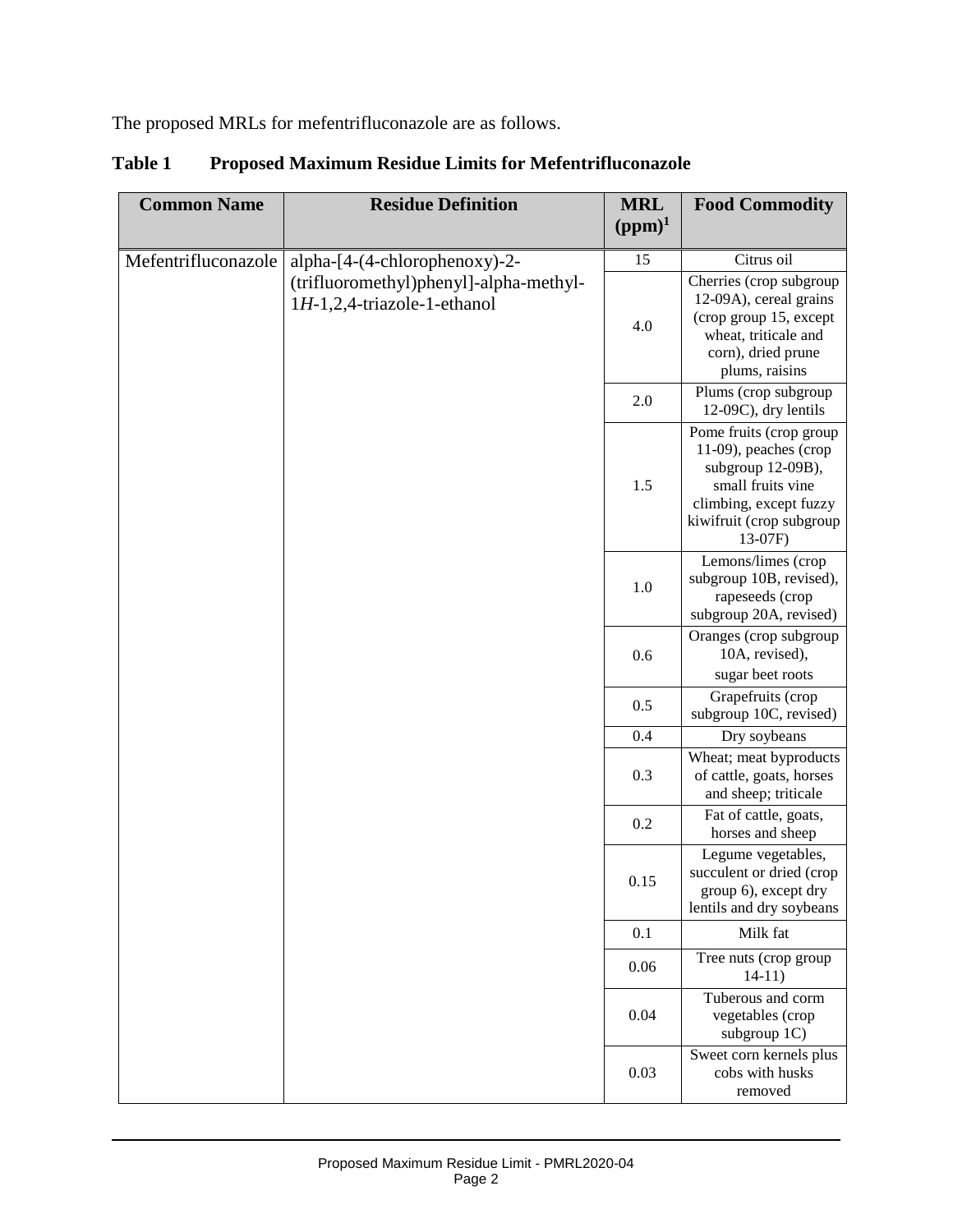| <b>Common Name</b> | <b>Residue Definition</b> | <b>MRL</b><br>$(ppm)^1$ | <b>Food Commodity</b>                                                                                   |
|--------------------|---------------------------|-------------------------|---------------------------------------------------------------------------------------------------------|
|                    |                           | 0.02                    | Meat of cattle, goats,<br>horses and sheep; milk                                                        |
|                    |                           | 0.01                    | Eggs; fat, meat and<br>meat byproducts of<br>hogs and poultry; field<br>corn; peanuts; popcorn<br>grain |

 $\frac{1}{\text{ppm}}$  = parts per million

MRLs are proposed for each commodity included in the listed crop groupings in accordance with the [Residue Chemistry Crop Groups](https://www.canada.ca/en/health-canada/services/consumer-product-safety/pesticides-pest-management/public/protecting-your-health-environment/pesticides-food/residue-chemistry-crop-groups.html) webpage in the Pesticides section of the Canada.ca website.

MRLs established in Canada may be found using the [Maximum Residue Limit Database](http://pr-rp.hc-sc.gc.ca/mrl-lrm/index-eng.php) on the [Maximum Residue Limits for Pesticides](https://www.canada.ca/en/health-canada/services/consumer-product-safety/pesticides-pest-management/public/protecting-your-health-environment/pesticides-food/maximum-residue-limits-pesticides.html) webpage. The database allows users to search for established MRLs, regulated under the *Pest Control Products Act*, both for pesticides or for food commodities.

### **International Situation and Trade Implications**

The MRLs proposed for mefentrifluconazole in Canada are the same as the corresponding American tolerances as listed in the [Electronic Code of Federal Regulations,](http://www.ecfr.gov/cgi-bin/retrieveECFR?gp=1&SID=ffae5f82b935173c30cb6e67e1ba3811&ty=HTML&h=L&n=pt40.24.180&r=PART) 40 CFR Part 180; except for certain livestock commodities, in accordance with Table 2, for which differences in MRLs/tolerances may be due to different livestock feed items and practices.

Currently, there are no Codex  $MRLs<sup>1</sup>$  $MRLs<sup>1</sup>$  $MRLs<sup>1</sup>$  listed for mefentrifluconazole in or on any commodity on the Codex Alimentarius [Pesticide Index](http://www.fao.org/fao-who-codexalimentarius/codex-texts/dbs/pestres/pesticides/en/) webpage.

| <b>Table 2</b> | <b>Comparison of Canadian MRLs, American Tolerances and Codex MRLs</b> |
|----------------|------------------------------------------------------------------------|
|                | (where different)                                                      |

| <b>Food Commodity</b>                      | <b>Canadian MRL</b><br>(ppm) | <b>American Tolerance</b><br>(ppm) | <b>Codex MRL</b><br>(ppm) |
|--------------------------------------------|------------------------------|------------------------------------|---------------------------|
| Meat of cattle, goats, horses<br>and sheep | 0.02                         | 0.03                               | Not Established           |
| Fat of hogs                                | 0.01                         | 0.015                              | Not Established           |
| Fat of poultry                             | 0.01                         | 0.015                              | Not Established           |
| Meat byproducts of hogs.                   | 0.01                         | 0.03                               | Not Established           |

<span id="page-4-0"></span> <sup>1</sup> The Codex Alimentarius Commission is an international organization under the auspices of the United Nations that develops international food standards, including MRLs.